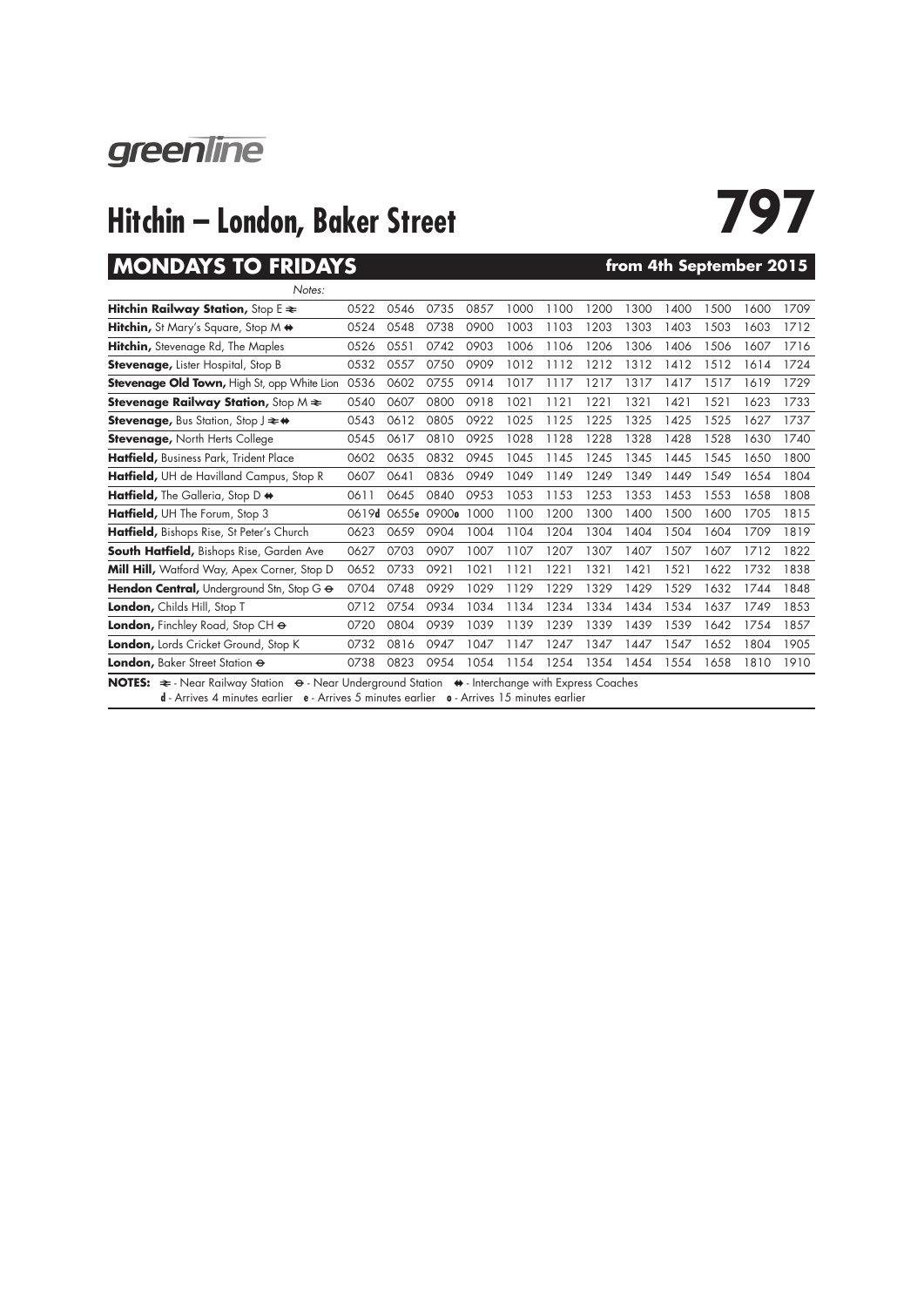

# **Hitchin – London, Baker Street**<br>MONDAYS TO FRIDAYS<br>From 4th September 2015

### **MONDAYS TO FRIDAYS**

| Notes:                                                                                                                                                                                                                                                                                                                                      |      |                                                                                                                                               |  |  |  |  |  |  |
|---------------------------------------------------------------------------------------------------------------------------------------------------------------------------------------------------------------------------------------------------------------------------------------------------------------------------------------------|------|-----------------------------------------------------------------------------------------------------------------------------------------------|--|--|--|--|--|--|
| Hitchin Railway Station, Stop $E \approx$                                                                                                                                                                                                                                                                                                   | 1820 | 2033                                                                                                                                          |  |  |  |  |  |  |
| Hitchin, St Mary's Square, Stop M $\leftrightarrow$                                                                                                                                                                                                                                                                                         | 1824 | 2038                                                                                                                                          |  |  |  |  |  |  |
| Hitchin, Stevenage Rd, The Maples                                                                                                                                                                                                                                                                                                           | 1827 | 2040                                                                                                                                          |  |  |  |  |  |  |
| <b>Stevenage, Lister Hospital, Stop B</b>                                                                                                                                                                                                                                                                                                   | 1834 | 2046                                                                                                                                          |  |  |  |  |  |  |
| Stevenage Old Town, High St, opp White Lion 1839                                                                                                                                                                                                                                                                                            |      | 2050                                                                                                                                          |  |  |  |  |  |  |
| <b>Stevenage Railway Station, Stop M <math>\neq</math></b>                                                                                                                                                                                                                                                                                  | 1843 | 2053                                                                                                                                          |  |  |  |  |  |  |
| <b>Stevenage, Bus Station, Stop J ≥ +</b>                                                                                                                                                                                                                                                                                                   | 1847 | 2055                                                                                                                                          |  |  |  |  |  |  |
| <b>Stevenage, North Herts College</b>                                                                                                                                                                                                                                                                                                       | 1850 | 2057                                                                                                                                          |  |  |  |  |  |  |
| Hatfield, Business Park, Trident Place                                                                                                                                                                                                                                                                                                      | 1907 | 2114                                                                                                                                          |  |  |  |  |  |  |
| Hatfield, UH de Havilland Campus, Stop R                                                                                                                                                                                                                                                                                                    | 1911 | 2117                                                                                                                                          |  |  |  |  |  |  |
| Hatfield, The Galleria, Stop D +                                                                                                                                                                                                                                                                                                            | 1915 | 2120                                                                                                                                          |  |  |  |  |  |  |
| Hatfield, UH The Forum, Stop 3                                                                                                                                                                                                                                                                                                              | 1921 | 2123                                                                                                                                          |  |  |  |  |  |  |
| Hatfield, Bishops Rise, St Peter's Church                                                                                                                                                                                                                                                                                                   | 1925 |                                                                                                                                               |  |  |  |  |  |  |
| South Hatfield, Bishops Rise, Garden Ave                                                                                                                                                                                                                                                                                                    | 1928 |                                                                                                                                               |  |  |  |  |  |  |
| Mill Hill, Watford Way, Apex Corner, Stop D                                                                                                                                                                                                                                                                                                 | 1940 |                                                                                                                                               |  |  |  |  |  |  |
| Hendon Central, Underground Stn, Stop G &                                                                                                                                                                                                                                                                                                   | 1947 |                                                                                                                                               |  |  |  |  |  |  |
| London, Childs Hill, Stop T                                                                                                                                                                                                                                                                                                                 | 1952 |                                                                                                                                               |  |  |  |  |  |  |
| London, Finchley Road, Stop CH $\Theta$                                                                                                                                                                                                                                                                                                     | 1956 |                                                                                                                                               |  |  |  |  |  |  |
| London, Lords Cricket Ground, Stop K                                                                                                                                                                                                                                                                                                        | 2002 |                                                                                                                                               |  |  |  |  |  |  |
| London, Baker Street Station $\Theta$                                                                                                                                                                                                                                                                                                       | 2007 |                                                                                                                                               |  |  |  |  |  |  |
|                                                                                                                                                                                                                                                                                                                                             |      | NOTES: $\Rightarrow$ - Near Railway Station $\leftrightarrow$ - Near Underground Station $\leftrightarrow$ - Interchange with Express Coaches |  |  |  |  |  |  |
| $ADENATAD.$ $\qquad$ $\qquad$ $\qquad$ $\qquad$ $\qquad$ $\qquad$ $\qquad$ $\qquad$ $\qquad$ $\qquad$ $\qquad$ $\qquad$ $\qquad$ $\qquad$ $\qquad$ $\qquad$ $\qquad$ $\qquad$ $\qquad$ $\qquad$ $\qquad$ $\qquad$ $\qquad$ $\qquad$ $\qquad$ $\qquad$ $\qquad$ $\qquad$ $\qquad$ $\qquad$ $\qquad$ $\qquad$ $\qquad$ $\qquad$ $\qquad$ $\q$ |      |                                                                                                                                               |  |  |  |  |  |  |

**OPERATOR:** Uno *Customer Care:* 01707 255764

### **NO SERVICE ON SATURDAYS, SUNDAYS OR PUBLIC HOLIDAYS**

**www.intalink.org.uk**





*Not Issued or accepted on this service*



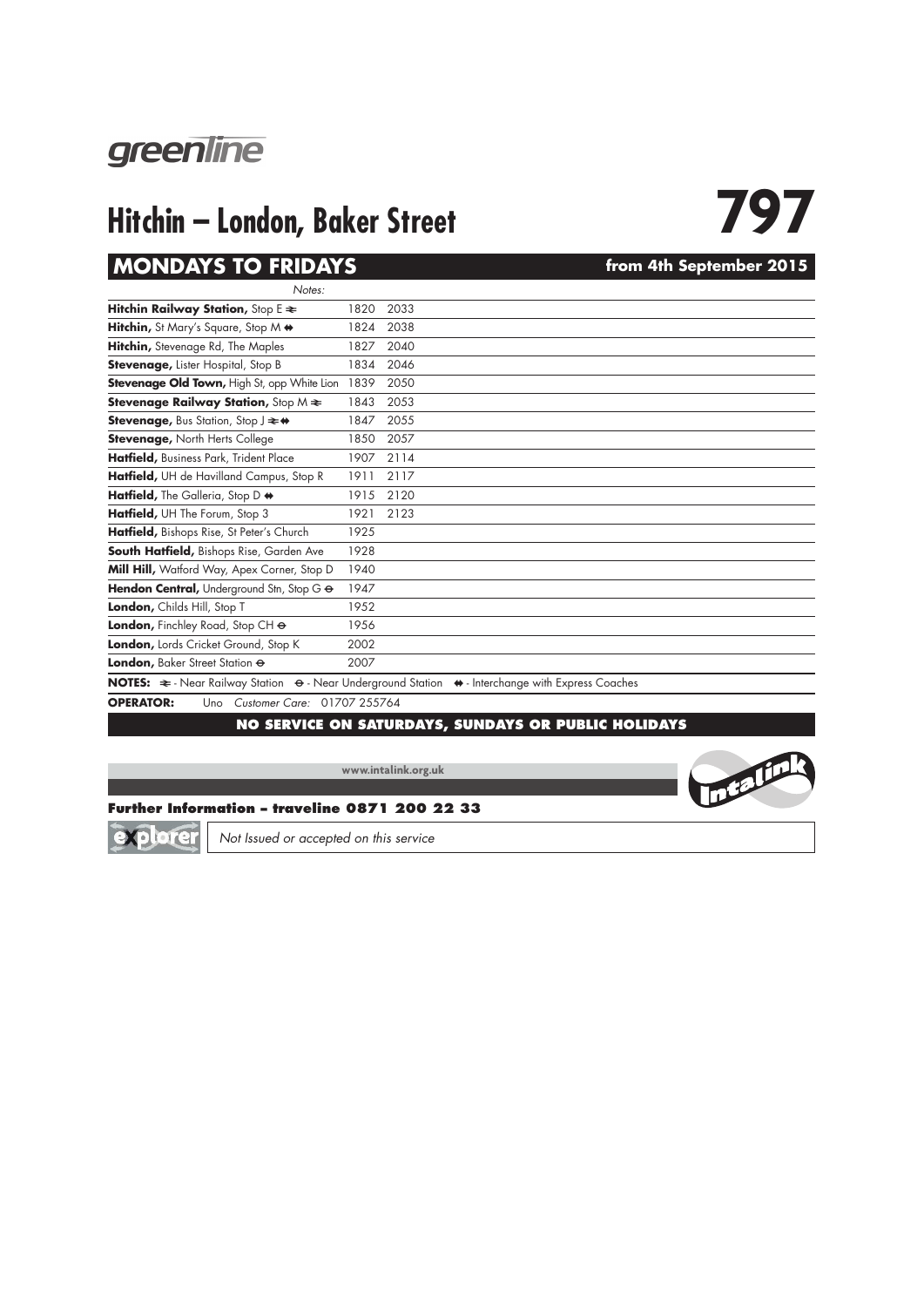

## **London, Baker Street – Hitchin 797**

## **MONDAYS TO FRIDAYS**

| from 4th September 2015 |  |
|-------------------------|--|
|-------------------------|--|

| Notes:                                                                                                                          |      |      |      |       |      |      |      |      |      |      |      |      |
|---------------------------------------------------------------------------------------------------------------------------------|------|------|------|-------|------|------|------|------|------|------|------|------|
| London, Baker Street Station, Stop 19 &                                                                                         |      |      | 0744 | 0830  | 1000 | 1100 | 1200 | 1300 | 1400 | 1500 | 1600 | 1704 |
| <b>London,</b> Lords Cricket Ground, Stop Z                                                                                     |      |      | 0746 | 0832  | 1003 | 1103 | 1203 | 1303 | 1403 | 1503 | 1603 | 1707 |
| <b>London,</b> Finchley Road, Stop CL $\Theta$                                                                                  |      |      | 0753 | 0839  | 1010 | 1110 | 1210 | 1310 | 1410 | 1510 | 1612 | 1717 |
| London, Childs Hill, Stop U                                                                                                     |      |      | 0758 | 0844  | 1015 | 1115 | 1215 | 1315 | 1415 | 1515 | 1617 | 1722 |
| <b>Hendon Central, Underground Stn, Stop E <math>\Theta</math></b>                                                              |      |      | 0804 | 0850  | 1021 | 1121 | 1221 | 1321 | 1421 | 1521 | 1623 | 1728 |
| Mill Hill, Watford Way, Apex Corner, Stop K                                                                                     |      |      | 0818 | 0904  | 1030 | 1130 | 1230 | 1330 | 1430 | 1530 | 1634 | 1740 |
| <b>South Hatfield, Bishops Rise, opp Garden Ave</b>                                                                             |      |      | 0835 | 0921  | 1045 | 1145 | 1245 | 1345 | 1445 | 1545 | 1654 | 1806 |
| <b>Hatfield,</b> Bishops Rise, opp St Peter's Church                                                                            |      |      | 0840 | 0926  | 1050 | 1150 | 1250 | 1350 | 1450 | 1550 | 1659 | 1811 |
| Hatfield, UH The Forum, Stop 5                                                                                                  | 0628 | 0738 | 0850 | 0938e | 1058 | 1158 | 1258 | 1358 | 1458 | 1558 | 1708 | 1820 |
| <b>Hatfield,</b> The Galleria, Stop B $\leftrightarrow$                                                                         | 0632 | 0742 | 0854 | 0942  | 1102 | 1202 | 1302 | 1402 | 1502 | 1602 | 1712 | 1824 |
| Hatfield, UH de Havilland Campus, Stop P                                                                                        | 0636 | 0746 | 0857 | 0945  | 1105 | 1205 | 1305 | 1405 | 1505 | 1605 | 1715 | 1827 |
| <b>Hatfield,</b> Business Park, opp Trident Place                                                                               | 0640 | 0750 | 0901 | 0949  | 1109 | 1209 | 1309 | 1409 | 1509 | 1609 | 1720 | 1832 |
| <b>Stevenage, North Herts College</b>                                                                                           | 0657 | 0810 | 0918 | 1006  | 1126 | 1226 | 1326 | 1426 | 1526 | 1631 | 1745 | 1857 |
| <b>Stevenage, Bus Station, Stop C <math>\approx \Theta</math></b>                                                               | 0704 | 0817 | 0925 | 1012  | 1132 | 1232 | 1332 | 1432 | 1532 | 1637 | 1750 | 1902 |
| <b>Stevenage Railway Station, Stop N <math>\neq</math></b>                                                                      | 0706 | 0819 | 0927 | 1014  | 1134 | 1234 | 1334 | 1434 | 1534 | 1639 | 1752 | 1904 |
| <b>Stevenage Old Town, High St, White Lion PH</b>                                                                               | 0710 | 0823 | 0931 | 1018  | 1138 | 1238 | 1338 | 1438 | 1538 | 1643 | 1756 | 1908 |
| <b>Stevenage, Lister Hospital, Stop A</b>                                                                                       | 0715 | 0828 | 0936 | 1023  | 1143 | 1243 | 1343 | 1443 | 1543 | 1648 | 1801 | 1913 |
| <b>Hitchin,</b> Stevenage Rd, opp The Maples                                                                                    | 0722 | 0836 | 0942 | 1029  | 1149 | 1249 | 1349 | 1449 | 1549 | 1656 | 1809 | 1919 |
| <b>Hitchin,</b> St Mary's Square, Stop K $\leftrightarrow$                                                                      | 0725 | 0840 | 0945 | 1032  | 1152 | 1252 | 1352 | 1452 | 1553 | 1700 | 1812 | 1922 |
| Hitchin Railway Station ₹                                                                                                       | 0729 | 0845 | 0948 | 1035  | 1155 | 1255 | 1355 | 1455 | 1557 | 1704 | 1816 | 1925 |
| NOTES: ≥- Near Railway Station  ⊖- Near Underground Station  →- Interchange with Express Coaches  e - Arrives 5 minutes earlier |      |      |      |       |      |      |      |      |      |      |      |      |